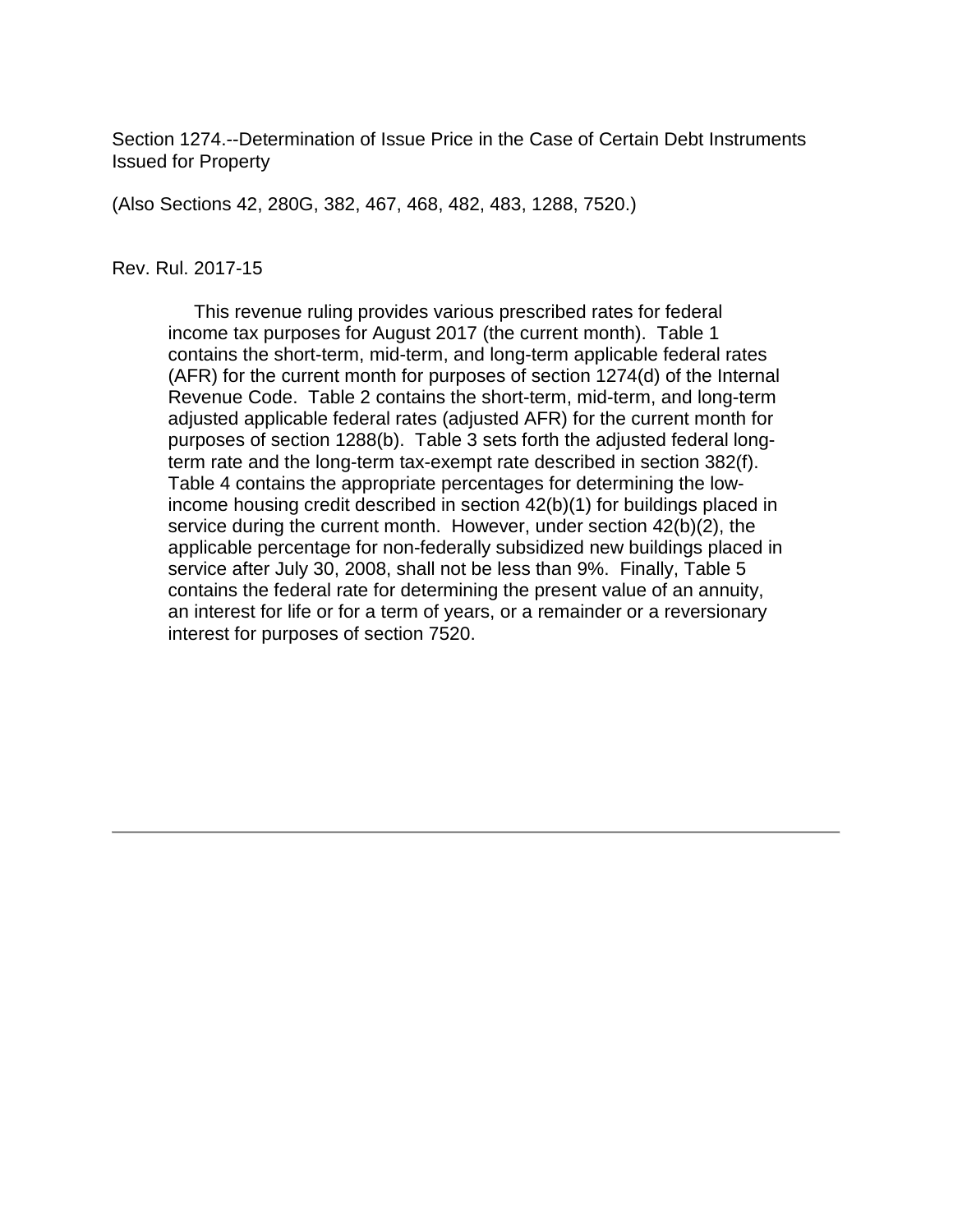## REV. RUL. 2017-15 TABLE 1

# Applicable Federal Rates (AFR) for August 2017

|          | <b>Period for Compounding</b> |            |           |         |  |  |  |
|----------|-------------------------------|------------|-----------|---------|--|--|--|
|          | Annual                        | Semiannual | Quarterly | Monthly |  |  |  |
|          |                               |            |           |         |  |  |  |
|          |                               | Short-term |           |         |  |  |  |
| AFR      | 1.29%                         | 1.29%      | 1.29%     | 1.29%   |  |  |  |
| 110% AFR | 1.43%                         | 1.42%      | 1.42%     | 1.42%   |  |  |  |
| 120% AFR | 1.56%                         | 1.55%      | 1.55%     | 1.55%   |  |  |  |
| 130% AFR | 1.69%                         | 1.68%      | 1.68%     | 1.67%   |  |  |  |
|          | Mid-term                      |            |           |         |  |  |  |
|          |                               |            |           |         |  |  |  |
| AFR      | 1.95%                         | 1.94%      | 1.94%     | 1.93%   |  |  |  |
| 110% AFR | 2.14%                         | 2.13%      | 2.12%     | 2.12%   |  |  |  |
| 120% AFR | 2.34%                         | 2.33%      | 2.32%     | 2.32%   |  |  |  |
| 130% AFR | 2.54%                         | 2.52%      | 2.51%     | 2.51%   |  |  |  |
| 150% AFR | 2.93%                         | 2.91%      | 2.90%     | 2.89%   |  |  |  |
| 175% AFR | 3.43%                         | 3.40%      | 3.39%     | 3.38%   |  |  |  |
|          | Long-term                     |            |           |         |  |  |  |
| AFR      | 2.58%                         | 2.56%      | 2.55%     | 2.55%   |  |  |  |
| 110% AFR | 2.84%                         | 2.82%      | 2.81%     | 2.80%   |  |  |  |
| 120% AFR | 3.09%                         | 3.07%      | 3.06%     | 3.05%   |  |  |  |
| 130% AFR | 3.36%                         | 3.33%      | 3.32%     | 3.31%   |  |  |  |
|          |                               |            |           |         |  |  |  |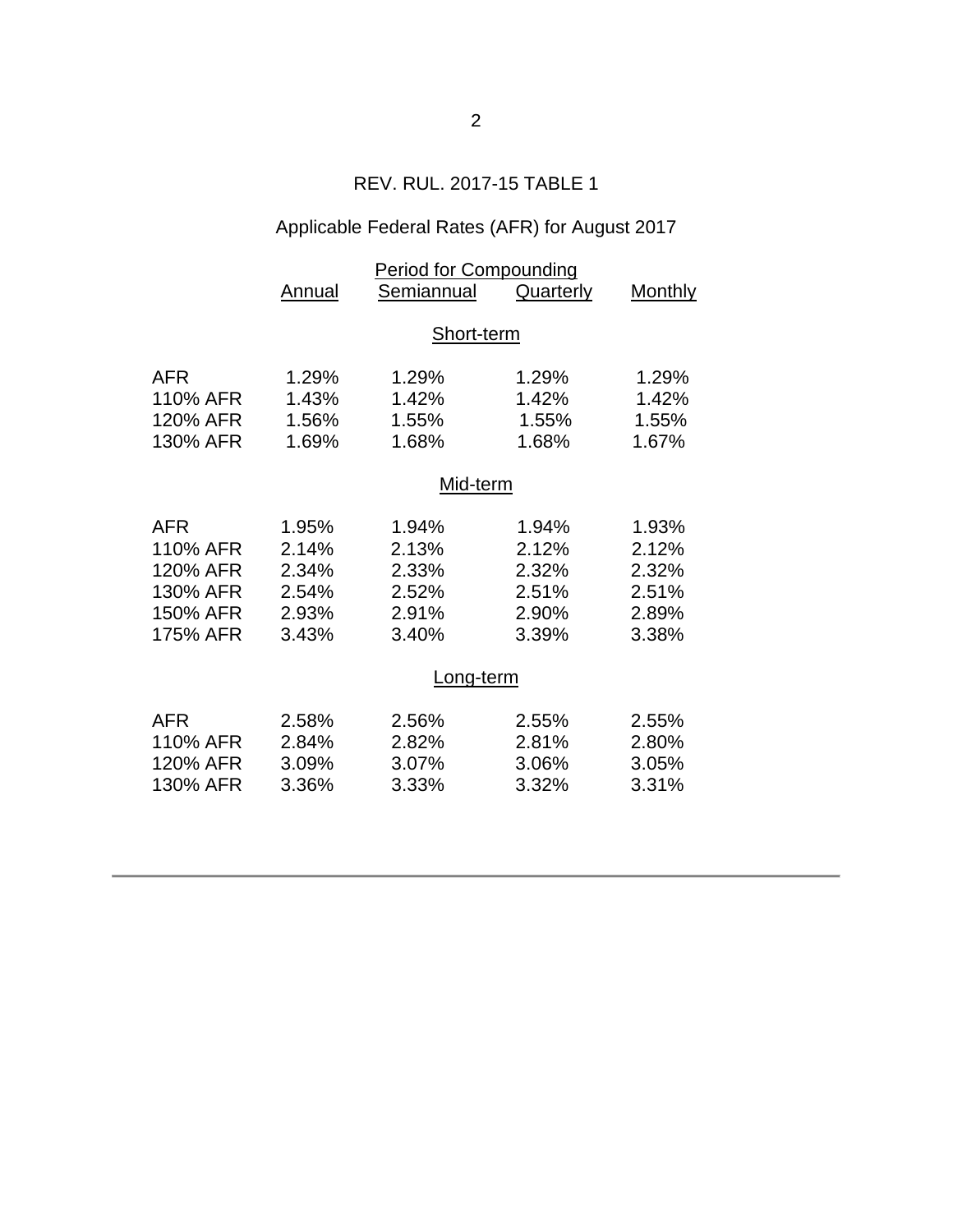## REV. RUL. 2017-15 TABLE 2

# Adjusted AFR for August 2017

|                            | <b>Period for Compounding</b><br>Semiannual<br>Quarterly<br>Monthly<br>Annual |         |       |       |  |
|----------------------------|-------------------------------------------------------------------------------|---------|-------|-------|--|
| Short-term<br>adjusted AFR | .96%                                                                          | $.96\%$ | .96%  | .96%  |  |
| Mid-term<br>adjusted AFR   | 1.45%                                                                         | 1.44%   | 1.44% | 1.44% |  |
| Long-term<br>adjusted AFR  | 1.91%                                                                         | 1.90%   | 1.90% | 1.89% |  |

### REV. RUL. 2017-15 TABLE 3

| Rates Under Section 382 for August 2017                                                                                                                                              |          |
|--------------------------------------------------------------------------------------------------------------------------------------------------------------------------------------|----------|
| Adjusted federal long-term rate for the current month                                                                                                                                | $1.91\%$ |
| Long-term tax-exempt rate for ownership changes during the<br>current month (the highest of the adjusted federal long-term<br>rates for the current month and the prior two months.) | 1.99%    |